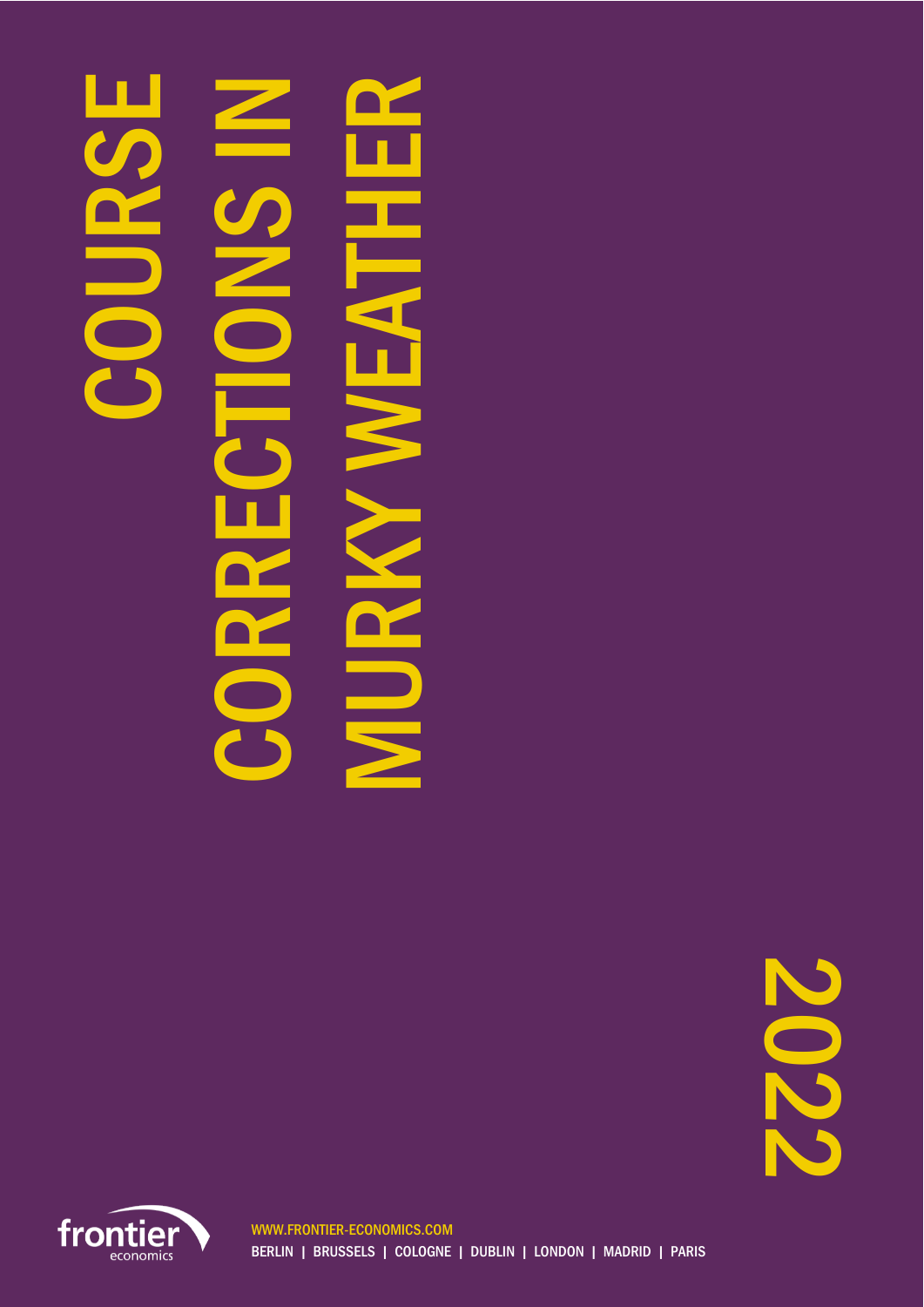

# COURSE CORRECTIONS IN MURKY WEATHER

The aviation industry had grown used to short-term shocks. After both 9/11 and the global financial crisis of 2008, air travel came back, more or less on track, relatively quickly.

But the industry had never seen anything like COVID-19, which in 2020 led to an almost hard-stop on aviation in April and a twothirds reduction in worldwide air passengers numbers year-onyear. And since then, one hopeful forecast of recovery after another has been confounded.

That's not surprising, perhaps, given the difficulty in forecasting the course of the pandemic. All business planning is beset by this still open question. But for the airport industry, it is particularly challenging.

Airport capacity cannot be created overnight. It takes decades to make plans, gain government and public approval, and construct runways and terminals. And while capacity needs to be there to meet demand, putting it there too far in advance is a road to financial ruin.

Add to that the workings of price regulation regimes (or concession agreements that limit movements in charges), and it's clear why long-term visibility on volumes and costs is critical to the management of airport businesses.

This creates its own feedback loop to the financing of airports: there is a narrow path to viability, exceptionally dependent on reliable forecasting.

It's still unclear whether vaccines and drug treatments have definitively changed the threat posed by COVID. And even if (or, hopefully, when) it becomes clear the pandemic has simply become another endemic disease, it will not be easy to judge how much this virus has changed the world.

Plenty has, of course, already been written on this; most of it, seemingly, by Mystic Meg. In truth, only fortune tellers, rather than economists, would risk point forecasting in the current murk. But

# **FXFC SUMMARY**

Dan Elliott from Frontier Economics considers some of the immense challenges the global pandemic has created for those planning or regulating air transport infrastructure.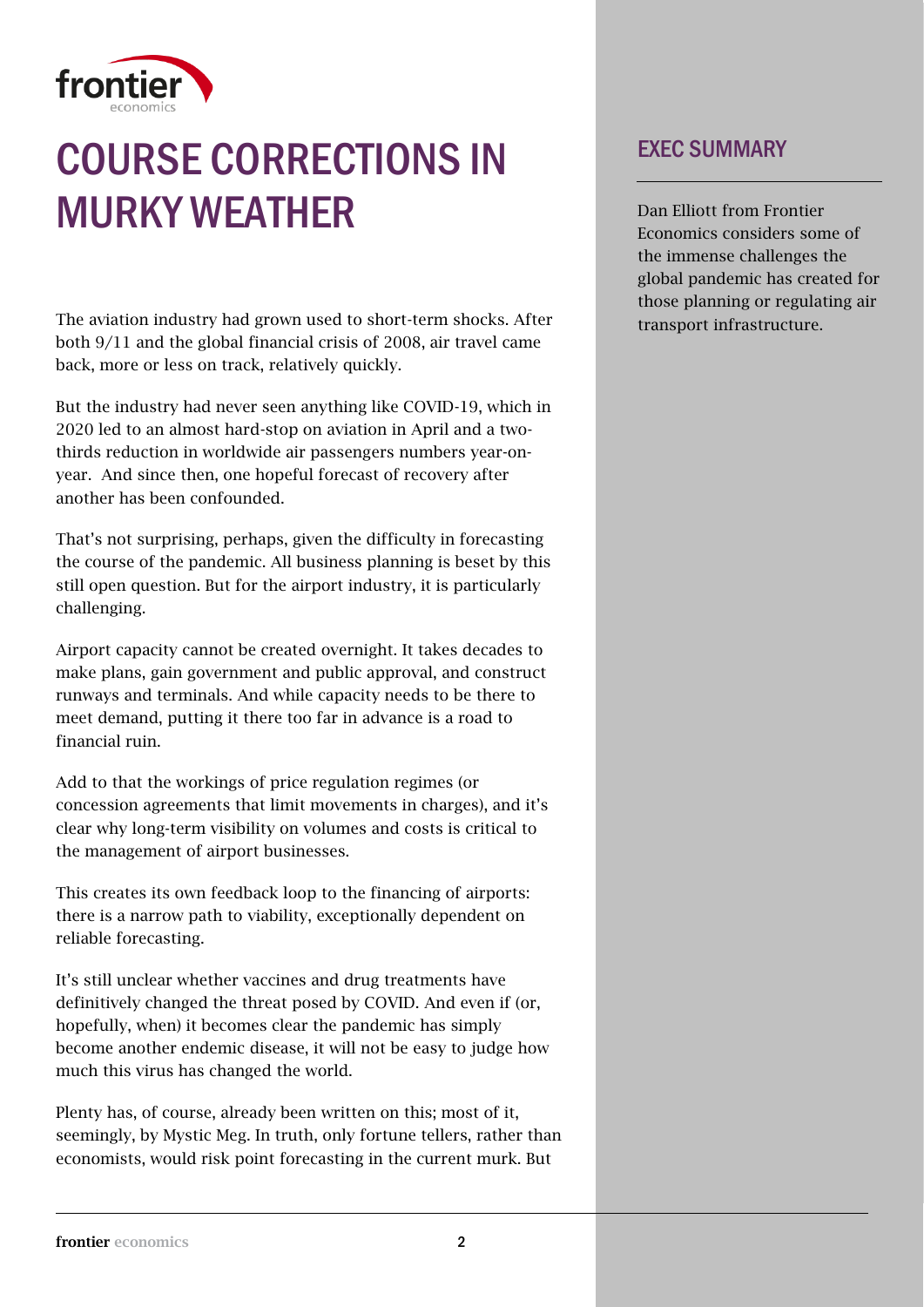

economics can still help bring some discipline to this struggle with uncertainty.

Traditional forecasting models have been based on the remarkably durable relationship between economic growth, demand for air travel and air fares. Now the forecasting challenge has changed, so should the economic framework.

## SIGNS OF FOUR

Four factors, caused by or concurrent with COVID, can be expected to have moved the goalposts. First, lockdown has pushed us further into the virtual world. How far, is still not clear: ever since the development of the internet and mobiles, strategists and sociologists have been predicting a steep reduction in business travel.

But before the pandemic, the numbers had been defying the most severe predictions, even suggesting that online and physical interactions in business were complementary rather than alternative activities.

However, the quality of online meeting software, and business experience with it, have developed radically since the beginning of 2020. Bill Gates's famous prediction last year that business travel would fall by 50% has been challenged by many, but some substitution of video calls for physical journeys seems likely to have become embedded.

This, in turn, is likely to push up prices for holiday travellers, who are cross-subsidised by those who turn left on boarding, putting further downward pressure on demand.

Second, aviation, like any other sector responsible for substantial CO2 emissions, is facing a future of higher abatement costs. These will be imposed by government actions such as the European Union's Emissions Trading System, and by embracing new fuels such as biofuels, SAFs and hydrogen, perhaps even electric power eventually, again leading to higher fares.

However, while basic economics suggests these first two factors will cause a downward shift in the demand for air travel, they will not necessarily disconnect its relationship with economic growth.

Third, environmental concerns may have 'non-price' effects on customers, governments and businesses, curtailing air travel. So far, travellers have both proved pretty insensitive to 'shaming' pressures. However, requirements to report company plans for progress towards net zero, may now begin to alter business behaviour.

Fourth, underlying economic growth is itself much more open to question. Supply-side constraints have helped fuel inflation, creating a dilemma for monetary authorities. Economic management in the post-COVID world is presenting unfamiliar challenges, perhaps particularly, but by no means only, in post-Brexit Britain.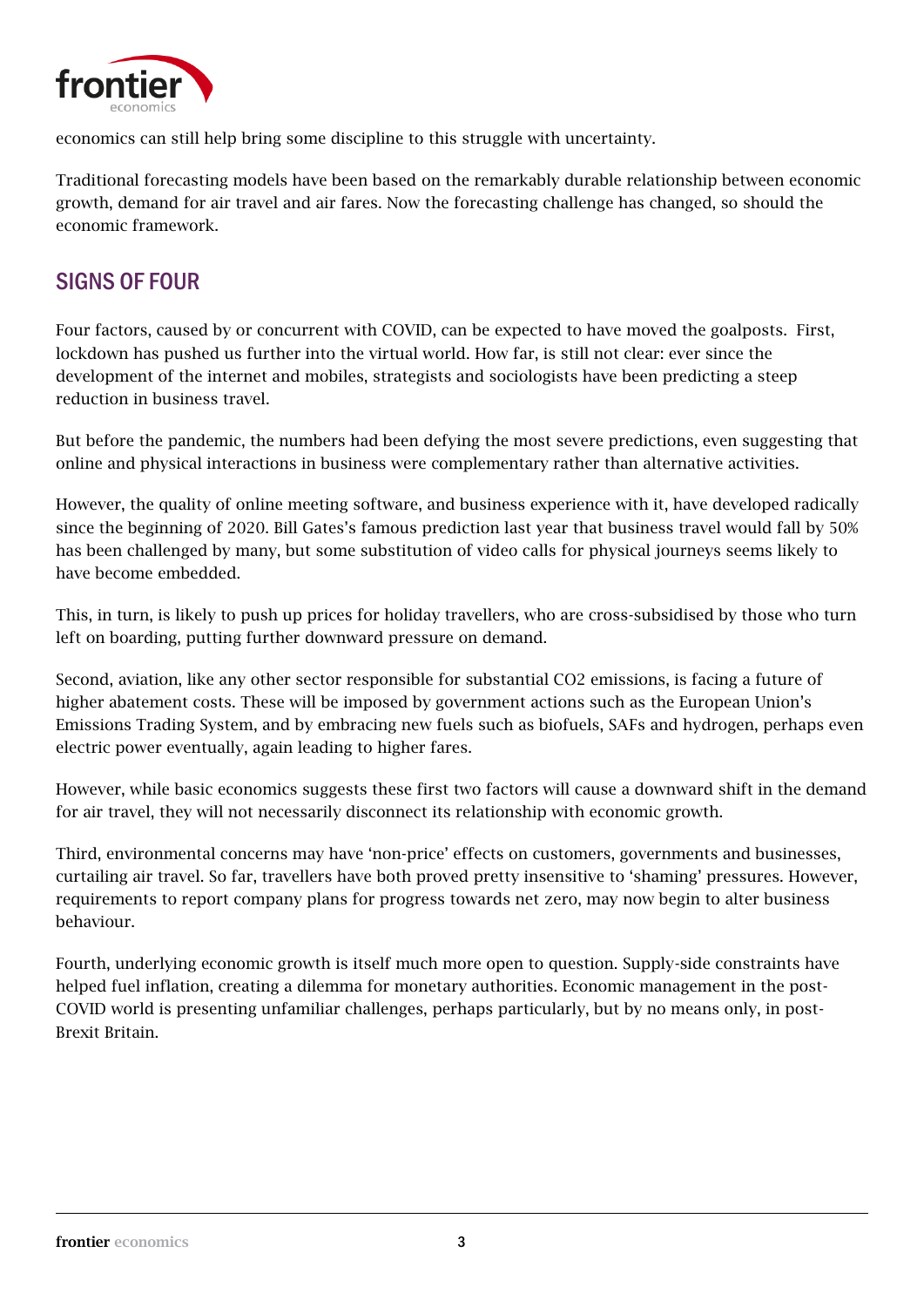

# PLANS B, C, D AND …

So here are some things we do at Frontier Economics to make planning more fit for present purpose:

- Rather than pretend we can forecast air traffic precisely, plans have to be based on multiple demand scenarios, and the appropriate responses, enabling development to be ramped up or down as events unfold.
- Flexible approaches are needed, shifting the balance of short-term plans from capacity investment to operating solutions
- Projects should be valued using 'real options' methodologies, for example, ascribing appropriate value to opportunities to halt or accelerate them, similar to the way in which values are ascribed to financial options.

To do this kind of planning well, airports need to get better at understanding the long-run relationship between (operating and capital) costs and demand–- that is to say, get better at measuring the 'elasticities' or extent to which each moves in response to changes in the other.

Short (one-to-two-year) and long-run (five-to-ten-year) elasticities are typically very different. Only a thorough analysis of both will enable scenario planning to be truly 'evidence-based'.

The nature of the disruption has made the airport industry much riskier, both operationally and financially. With the onset of the pandemic the asset beta of airports, a measure of market risk without the impact of debt, jumped sharply, in some cases even doubling. And with no sign of this returning to prepandemic levels, airports will be experiencing higher costs for financing for the foreseeable future.